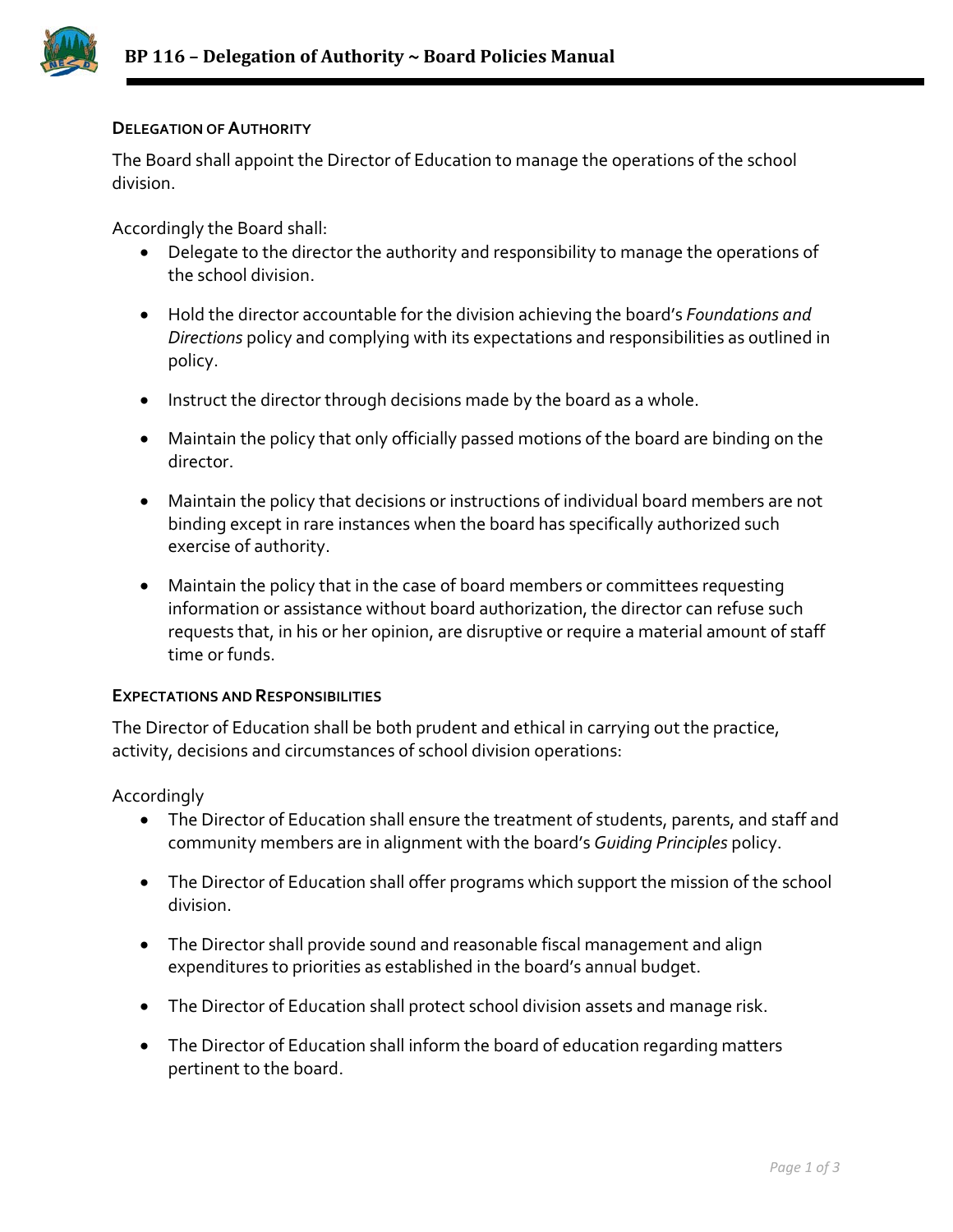

• The Director shall inform the Board of Education on matters regarding school closure or grade discontinuance by taking into consideration fiscal responsibility, adequacy of the learning environment, pedagogical soundness, and program viability.

The Director of Education shall be responsible for decisions as defined in the following governance matrix. Accordingly the director will work with the board and be responsible for the following tasks:

*Legend*

- **B = Board**
- **D = Director**
- **DR = Director (but reports action to the board)**
- **BD = Shared task**

| <b>TASKS</b>                            | <b>RESPONSIBILITY</b> |           |           |           |
|-----------------------------------------|-----------------------|-----------|-----------|-----------|
|                                         | B                     | D         | <b>DR</b> | <b>BD</b> |
| <b>Board Policy</b>                     |                       |           |           |           |
| Agendas                                 |                       |           |           |           |
| Regular Meetings of the Board           |                       |           |           | ٠         |
| Planning Meetings of the Board          |                       |           |           |           |
| <b>Annual Meeting</b>                   |                       |           |           |           |
| <b>Organizational Meeting</b>           |                       | $\bullet$ |           |           |
| <b>Community Meetings</b>               |                       |           |           | $\bullet$ |
| <b>Board Evaluation</b>                 |                       |           |           |           |
| <b>School Attendance Areas</b>          |                       |           |           |           |
| <b>Transportation of Students</b>       |                       |           |           |           |
| Policy                                  | $\bullet$             |           |           |           |
| Implementation                          |                       |           |           |           |
| Age of Entry for Kindergarten/Grade One |                       |           |           |           |
| Programs                                |                       |           |           |           |
| Curriculum Implementation and Support   |                       | $\bullet$ |           |           |
| <b>Student Services</b>                 |                       |           |           |           |
| <b>Education Equity</b>                 |                       | $\bullet$ |           |           |
| Partnerships in Education               |                       | $\bullet$ |           |           |
| Approval of Courses of Instruction      |                       |           |           |           |
| Location of Courses of Instruction      |                       |           | $\bullet$ |           |
| <b>Academic Year</b>                    |                       |           |           |           |
| Recommendation                          |                       | $\bullet$ |           |           |
| Approval                                |                       |           |           |           |
| <b>TASKS</b>                            | <b>RESPONSIBILITY</b> |           |           |           |
|                                         | B                     | D         | <b>DR</b> | <b>BD</b> |
| Communications                          |                       |           |           |           |
| <b>Board Linkage</b>                    |                       |           |           |           |